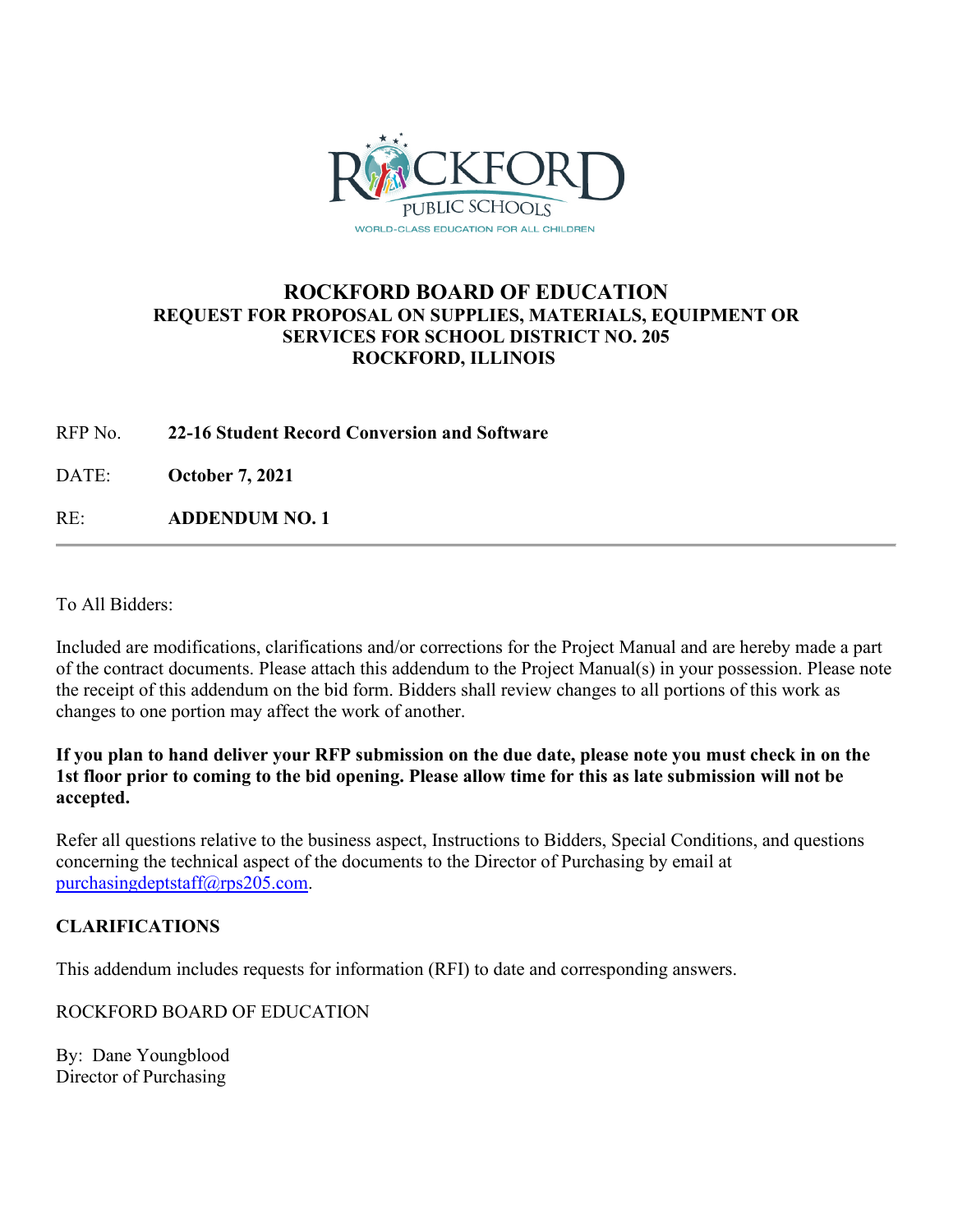## **CLARIFICATIONS**

Below are requests for information (RFI) to date and corresponding answers.

#### **In regards to 4.2.2.7.5. Ability to digitize both active & inactive records.**

#### 1.1 We want to verify that this is involving scanning all Active Student Records for your Current Students, Kindergarten through 12th grade.

a. At this time we are only scanning inactive records, but would like a vendor who has software capability for active records. Scanning of active records could be a possibility in the future.

#### 1.2 Will this include Special Education Records?

a. Special ED records are not a part of the project at this time.

### **In Regards to 4.2.2.7.5.1. Active record compliance - Auto message reminders to complete or correct, or next steps.**

2.1 As this falls under the section related to scanning both active and inactive records, is this pertaining to the outsourcing of scanning of records to a vendor/partner where the vendor/partner is scanning your physical paper records at the vendor/partner scan facility?

a. This does not relate to scanning.

2.2 Can you please expand/elaborate upon what specifically this means to you in regards to scanning active records?

a. This does not relate to scanning.

## 2.3 Is this somehow related to you doing your own scanning at the schools and specific to the capture software?

a. This does not relate to scanning.

#### 2.4 Can you please specify what you mean by "active records compliance"?

a. In regards to "active records compliance" Ideally Rockford Public Schools would provide to our vendor student record compliance parameters. The software would then alert the student record tech if a piece of information was missing based on the parameters that were given. For example, every student is to have a birth certificate on file. If I am a record tech and creating a new student record and forget to upload a birth certificate, the software would alert me that I am missing a birth certificate.

#### 2.5 Can you please clarify what process is this specifically referring to?

a. In regards to "active records compliance" Ideally Rockford Public Schools would provide to our vendor student record compliance parameters. The software would then alert the student record tech if a piece of information was missing based on the parameters that were given. For example, every student is to have a birth certificate on file. If I am a record tech and creating a new student record and forget to upload a birth certificate, the software would alert me that I am missing a birth certificate.

#### 2.6 Can you please provide example of auto-message reminders

a. In regards to "active records compliance" Ideally Rockford Public Schools would provide to our vendor student record compliance parameters. The software would then alert the student record tech if a piece of information